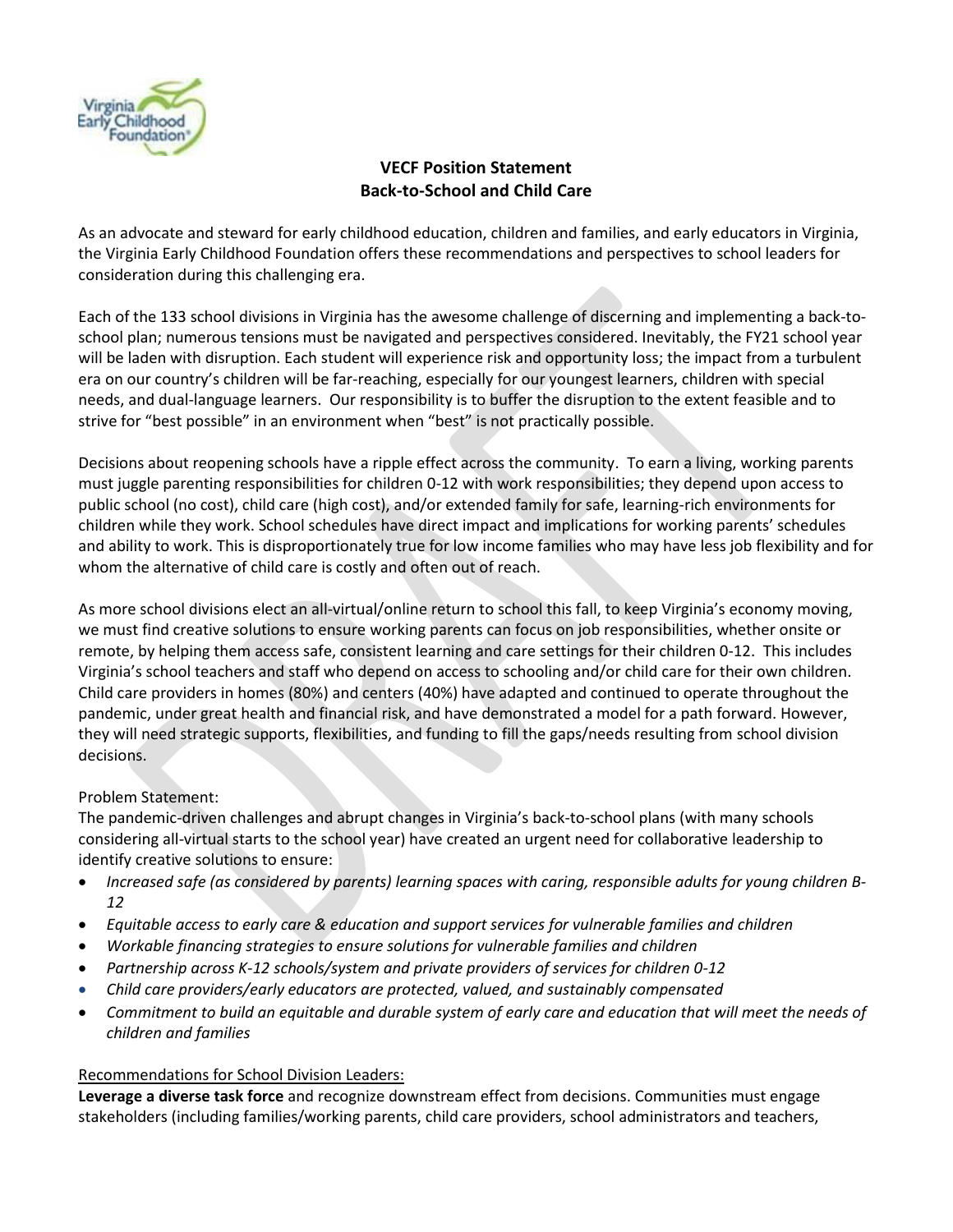municipal leaders, employers, non-profits/philanthropies and others) in collaborative processes to make decisions for reopening schools so that communities can design workable solutions to extremely challenging circumstances. **Develop equity principles to guide decisions**. To acknowledge the stark disparities that exist among children, we must keep a keen eye on decisions that exacerbate those inequities. Identifying principles and safeguards for priority populations will help ameliorate the necessary trade-offs and keep focus on the most vulnerable populations. We must acknowledge and redress the long-standing, ongoing public health crisis of structural and institutional racism.

**Strengthen partnerships between child care and public schools.** Both systems provide environments designed to promote healthy child development and learning; both partner closely with families and provide a critical support system for their well-being. We must value and leverage the strengths of both systems to find solutions for children and families while recognizing the inherent differences/disparities in financing and regulatory frameworks.

**Be realistic and adaptive**. There is no perfect "zero risk" solution, and there will be increased cost. Focus should be on creative thinking and "best possible" alternative solutions.

**Consider past, present, future**. Leaders must grapple with longstanding institutional challenges, the immediate health crisis, and keep a steady eye on the future. As balance is regained post-pandemic, we will all lose if we do not realize the opportunities for building a more equitable, aligned, durable education system starting with our youngest learners.

## Health and safety risk perspectives

- Pandemic-era restrictions and commitments for reducing transmission of the virus force a drastic change in the way schools operate for the foreseeable future. The need to avoid larger groups in contained spaces for prolonged periods of time (in essence, the typical school model) forces the need for creative space alternatives.
- Smaller groups are safer for all, especially given the continuing uncertainty about how transmission occurs and implications for age groups. Child care centers and home-based providers have demonstrated that it's feasible (not simple, not inexpensive, but feasible) to provide these important services in small groups. There is a need to ensure that these providers are fully financed to operate and provide services that are essential to our children, families, communities, and economy.
- For a temporary period of time and for much of the PK-12 student body, "school" will necessarily be outside of the school building walls.
	- $\circ$  While the rationale for all-virtual or staggered schedules (morning/afternoon and/or days of the week variance to allow for more students to benefit from being onsite) is understandable, the impact on families, children, and school personnel is disruptive and damaging especially for vulnerable families, children and underserved communities.
	- $\circ$  Children up to age 12 must consistently be in environments with responsible adults present and should be prioritized for onsite services in schools or child care sites (center- or home-based).
	- o While far from ideal, virtual/hybrid learning can be implemented for students ages 13 and up, freeing up physical school facilities to allow spread to safer, lower density spaces for students aged 3-12 and teachers/staff.
	- o Since small numbers are safer, communities must work together to identify creative alternatives for spreading out density – requiring more viable spaces and sites, whether in school buildings, child care, municipal sites, and any available space. There will need to be agreement across agencies for reduction in regulatory burden, while still guarding personal safety, for use of alternative spaces for the foreseeable future. (It could be argued that in some communities, school buildings/sites do not meet and have not met this standard for a very long time; openness to finding "best possible" if not "best" temporary sites will make way for needed solutions.)

### Equity risk perspective

• As we grapple with the pandemic crisis and resulting circumstances and decisions, we must also acknowledge and address the long-standing, ongoing public health crisis of structural and institutional racism.